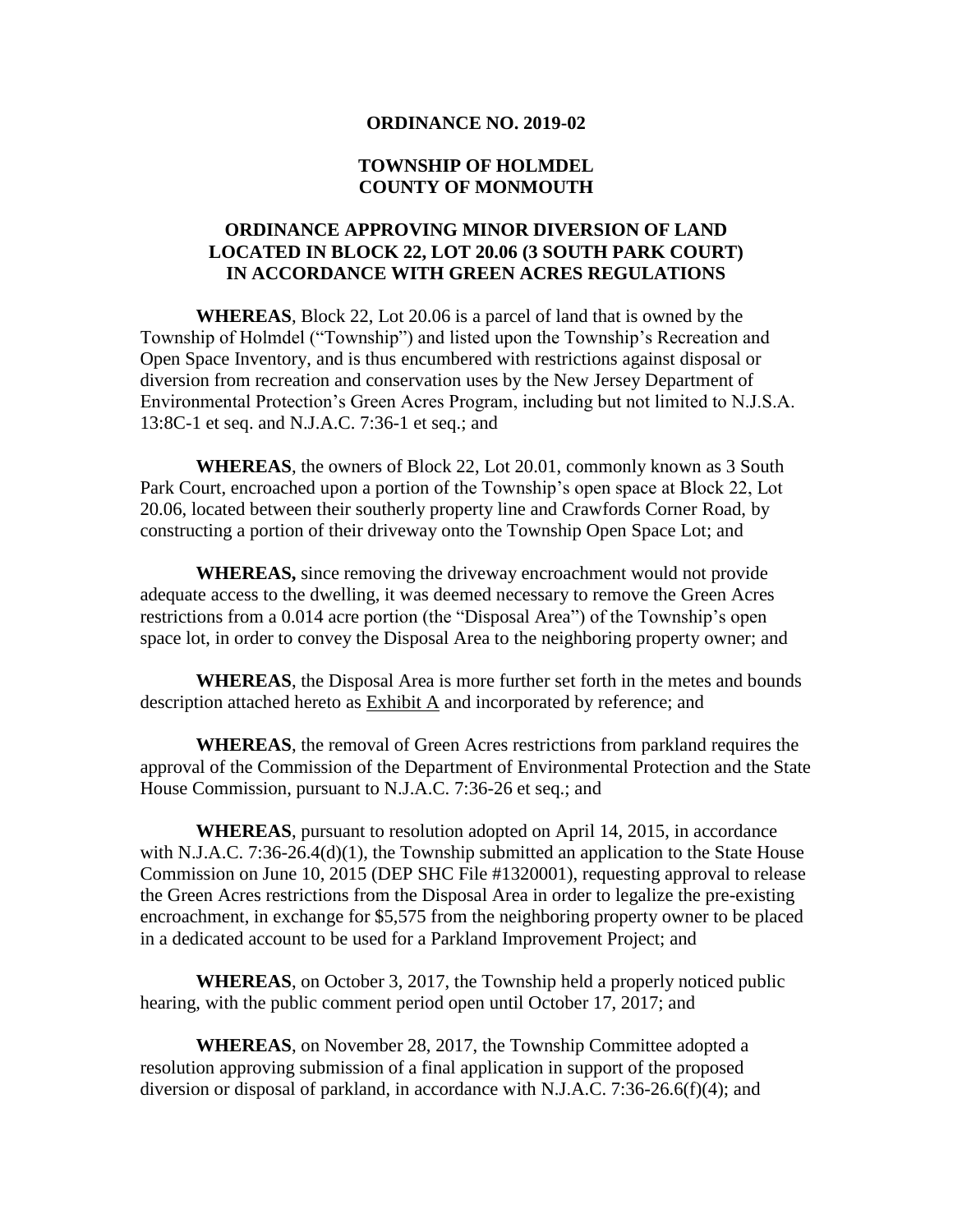**WHEREAS**, on September 27, 2018, the State House Commission approved the application for the foregoing disposal, upon various terms contained in its resolution; and

**WHEREAS**, the New Jersey Department of Environmental Protection has approved execution of a "Release and Compensation Agreement," which will be recorded in the Office of the Monmouth County Clerk, and establish that the Green Acres Restrictions are extinguished upon the Disposal Area; and

**WHEREAS**, pursuant to the Green Acres Regulations, N.J.A.C. 7:36-  $26.6(f)(5)(iv)$ , the Township is required to comply with other applicable laws, including the Local Lands and Buildings Law ("LLBL"), N.J.S.A. 40A:12-1 et seq.; and

**WHEREAS**, pursuant to the LLBL, more specifically N.J.S.A. 40A:12-13(b)(5), the Township may sell the Disposal Area to the contiguous property owner for a negotiated sum, by duly adopted ordinance, provided the real property being sold is (1) less than one-eighth of the minimum size required for development under the municipal zoning ordinance; and (2) is without any capital improvements thereon; and

**WHEREAS**, the Township Engineer has verified that the Disposal Area meets these statutory requirements; and

**WHEREAS**, the Township wishes to sell its fee interest in the Disposal Area to the neighboring property owner in the amount of \$5,575, as approved by the State House Commission.

**NOW, THEREFORE, BE IT ORDAINED** by the Township Committee of the Township of Holmdel in the County of Monmouth, State of New Jersey, as follows:

#### **SECTION 1. Approval of Sale of Lands.**

The Township Committee of the Township of Holmdel hereby approves the sale of the real property as set forth in Exhibit A, to the neighboring property owner, in exchange for the amount of \$5,575, which shall be placed in a dedicated account to be used for a Parkland Improvement Project.

#### **SECTION 2. Authorization of Various Actions.**

The Mayor, Township Administrator, Township Engineer, and Township Attorney are hereby authorized and directed to take any and all steps reasonably necessary to effectuate the foregoing, including the execution of deeds and other instruments.

#### **SECTION 3. Severability.**